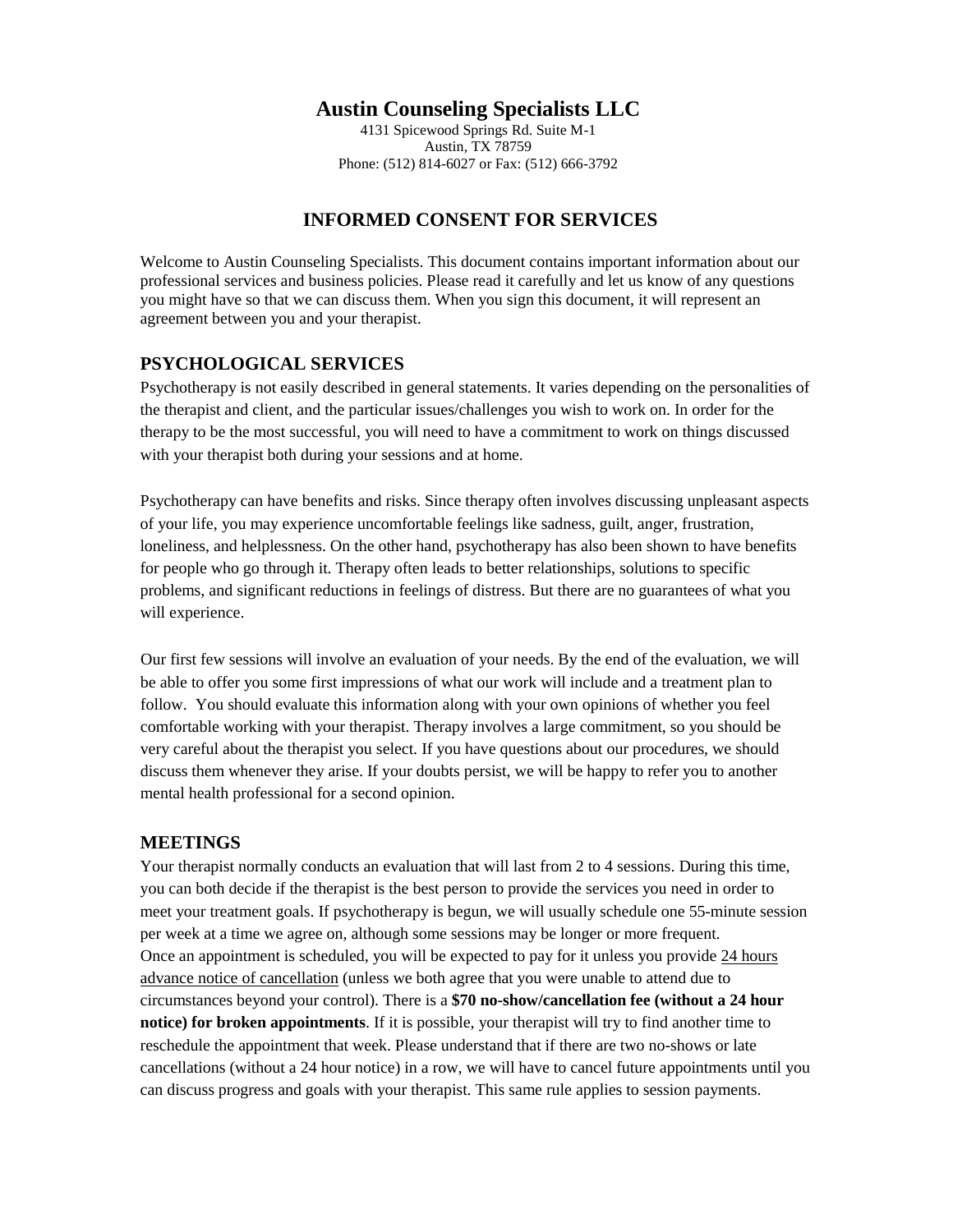#### **PROFESSIONAL FEES**

Our fees for Associate level clinicians are **\$125 for a standard 55-minute therapy session**, and **\$187.50 for a standard 85 minute session**. In addition to weekly appointments, we charge this amount for other professional services you may need, though we will break down the hourly cost if we work for periods of less than one hour. Other services include report writing, telephone conversations lasting longer than 10 minutes, attendance at meetings with other professionals you have authorized, preparation of records or treatment summaries, and the time spent performing any other service you may request of your therapist*.* If you are utilizing sliding scale services, your agreed upon session rate will be decided between you and your therapist. **We DO NOT participate in court cases.** If you become involved in legal proceedings that require our participation, you will be expected to pay for the therapist's professional time even if he/she is called to testify by another party. (Because of the difficulty and complexity of legal involvement, we charge **\$350 per hour for preparation and attendance at any legal proceeding**.)

#### **BILLING, PAYMENTS, AND INSURANCE**

You will be expected to pay for each session at the time it is held, unless you and your therapist agree otherwise. Payment schedules for other professional services will be agreed to when they are requested.

If your account has not been paid for more than 60 days and arrangements for payment have not been agreed upon, we have the option of using legal means to secure the payment. This may involve hiring a collection agency or going through small claims court. If such legal action is necessary, its costs will be included in the claim. In most collection situations, the only information we release regarding a client's treatment is his/her name, the nature of services provided, and the amount due.

Clients utilizing their insurance benefits are expected to pay their copay at the time of each session. Please note that mental health benefits are based on medical necessity, and are limited by the exclusions of the health care policy. This means that payment is not always guaranteed for each client. We will submit claims for client sessions with whom we are in-network with their insurance company, and provide superbill receipts for those with whom we are out-of-network. If an insurance company denies a claim due to any reason other than a claim submission error, the client will be responsible for the total amount due for the allowed provider rate for that session. We recommend that you contact your insurance company prior to beginning sessions with us in order to obtain and understand the benefit details for your specific mental health plan.

#### **CONTACTING YOUR THERAPIST**

Your therapist may not always be immediately available by telephone. Your therapist will not answer the phone when we are with a client unless there is an extenuating circumstance. When your therapist is unavailable, you may leave him/her a voicemail. He/she will make every effort to return your call on the same day you make it, with the exception of weekends and holidays. If you are difficult to reach, please inform your therapist of some times when you will be available.

If you are unable to reach your therapist and feel that you can't wait for a returned call, contact your family physician or the nearest emergency room and ask for the psychologist/psychiatrist on call. You may also call 512-472-HELP (4357) for immediate assistance. If your therapist will be unavailable for an extended time, he/she will provide you with the name of a colleague to contact, if necessary.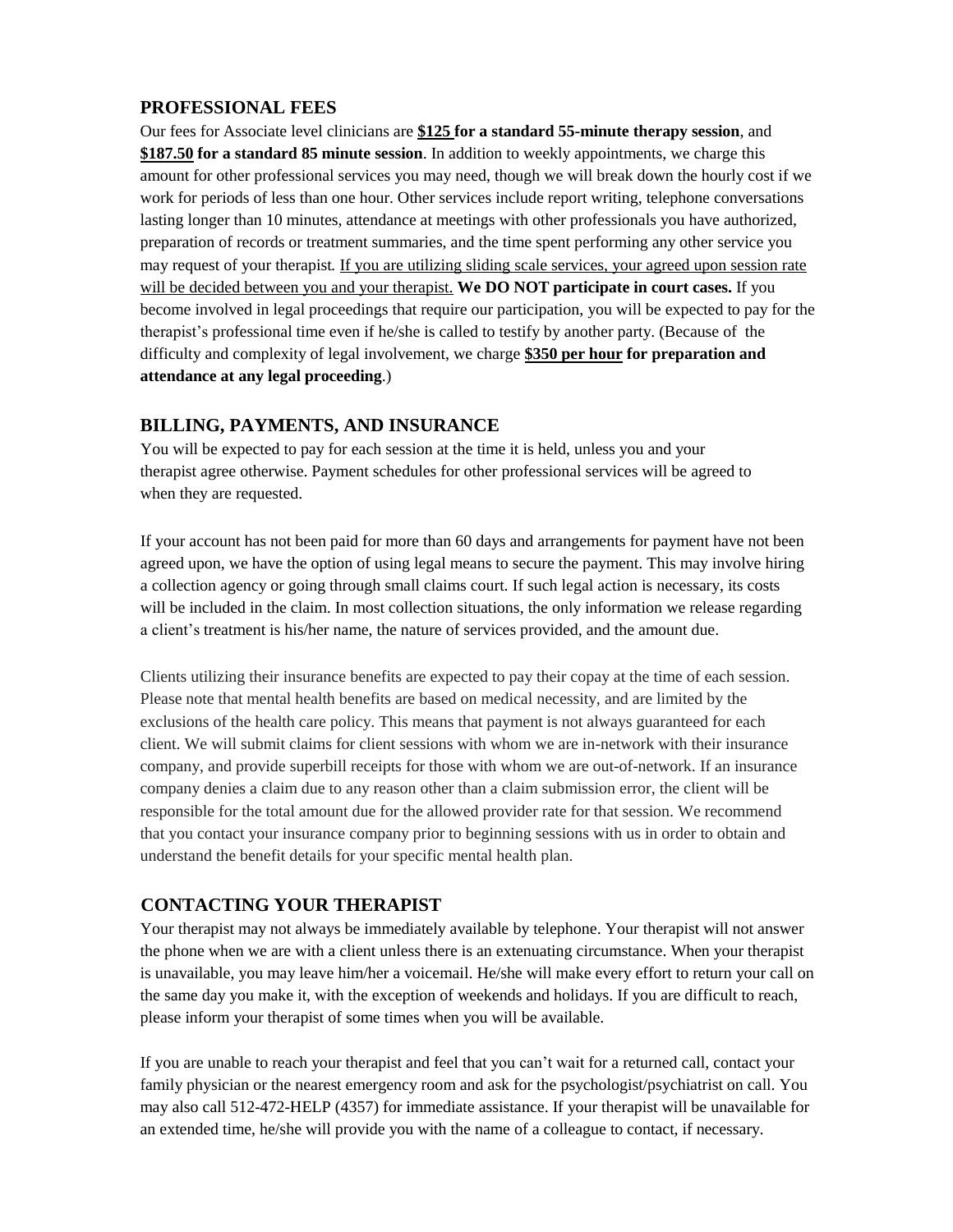### **PROFESSIONAL RECORDS**

The laws and standards of this profession require that we keep treatment records. You are entitled to receive a copy of your records, or we can prepare a summary for you instead. Because these are professional records, they can be misinterpreted and/or upsetting to untrained readers. If you wish to see your records, we recommend that you review them in the presence of your therapist so that he/she can discuss the contents. Clients will be charged an appropriate fee for any professional time spent in responding to information requests.

Due to the nature of these records containing information that can be misunderstood by someone who is not a mental health professional, it is our general policy that clients do not review them; however, at your request we will provide a treatment summary unless we believe that to do so would be emotionally damaging. If that is the case, we will be happy to send the summary to another mental health professional who is working with you.

#### **MINORS**

If you are under eighteen years of age, please be aware that the law may provide your parents/legal guardians the right to examine your treatment records. It is our policy to request an agreement from parents that they agree to give up such access to your records in order to promote confidentiality. If they agree, your therapist will provide them only with general information about your work together, unless your therapist believes there is a high risk that you will seriously harm yourself or someone else. In this case, your therapist will notify them of any concerns. He/she will also provide them with a summary of your treatment when it is complete. Before giving them any information, your therapist will discuss the matter with you, if possible, and do his/her best to handle any objections you may have with what is to be discussed.

#### **SUPERVISION**

As a Licensed Professional Counselor Associate or Licensed Marriage and Family Therapist Associate, your therapist will be supervised by Brittany Neece, LPC-S, LMFT-S. She is a Texas state board certified supervisor for both LMFT-Associates and LPC-Associates. Your therapist receives clinical supervision during the time that he/she is accruing state requirements to advance in licensure. Often, cases are discussed with Brittany Neece as well as colleagues for the purposes of professional consultation. This is an established practice in the field of psychotherapy and is helpful to your treatment in that it allows you to benefit from the expertise of other mental health professionals as well. Your therapist makes every effort to keep identifying information private, and the supervisor and colleagues are bound to the same standards of confidentiality as the therapist.

You may contact Mrs. Neece via phone or email if you have any questions about this process: Brittany Neece, LPC-S, LMFT-S 4131 Spicewood Springs Rd. Suite M-1 Austin, TX 78759 512-814-6027 [brittany@atxcounselors.com](mailto:brittany@atxcounselors.com)